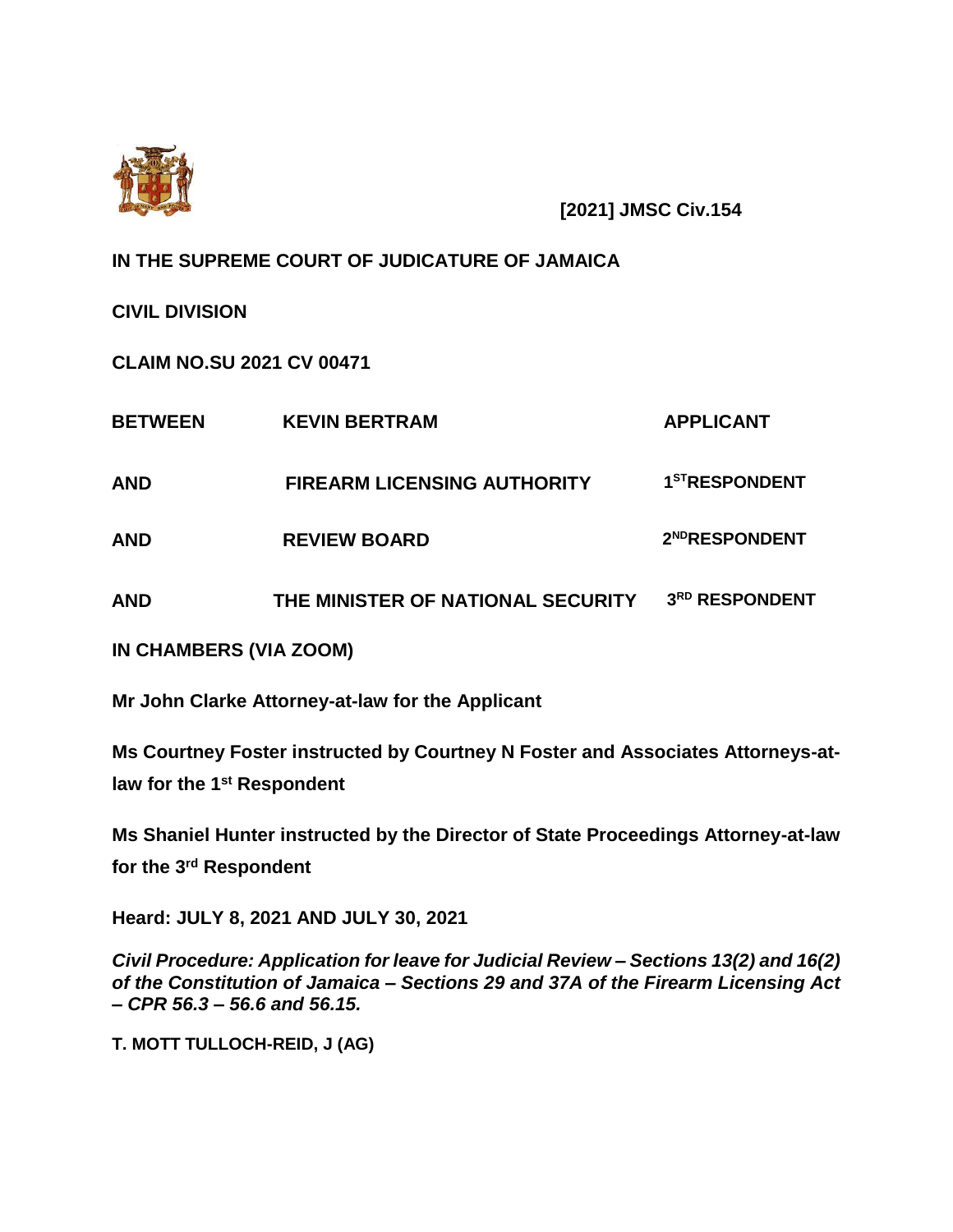### **BACKGROUND**

**[1]** This application for leave for judicial review concerns an application made by Mr Kevin Bertram in 2018 for a firearm licence. Mr Bertram's application was not successful. He embarked on the process of review as set out by the Firearms Act and appealed the decision of the Firearm Licensing Authority ("FLA") to the Review Board who refused his appeal and then to the Minister of Security who upheld the decision of the Review Board. The entire review process took in excess of 2 years which resulted in Mr Bertram coming late to this court for his application for leave for judicial review to be heard.

# **Application to extend time to apply for leave to apply for judicial review**

**[2]** CPR 56.6 provides that

*"(1) an application for leave to apply for judicial review must be made promptly and in any event within three months from the date when grounds for the application first arose.*

*(2) The Court* may extend the time if good reason for doing so is shown.*"*

The Applicant seeks an order from the Court extending the time within which he is to make the application to apply for leave for judicial review. The FLA's decision is contained in a letter addressed to the Applicant dated March 11, 2019, which appears to have been received by him on March 21, 2019. Exhibit PB 5 is a copy of the said letter with Mr Bertram's signature written thereon. Mr Bertram has not in any of his affidavits denied that the signature is his.

**[3]** Having received that letter from the FLA, Mr Bertram, pursuant to CPR 56.6(1) was required to apply for leave to apply for judicial review within three months of March 19, 2019. He did not. Instead, he pursued the review process made available to him under sections 37(1)(a) and 37A of the Firearms Act. The Review Board's decision was forwarded to the Minister of National Security, the Honourable Dr Horace Chang, CD MP in a letter dated December 3, 2020 and Minister's decision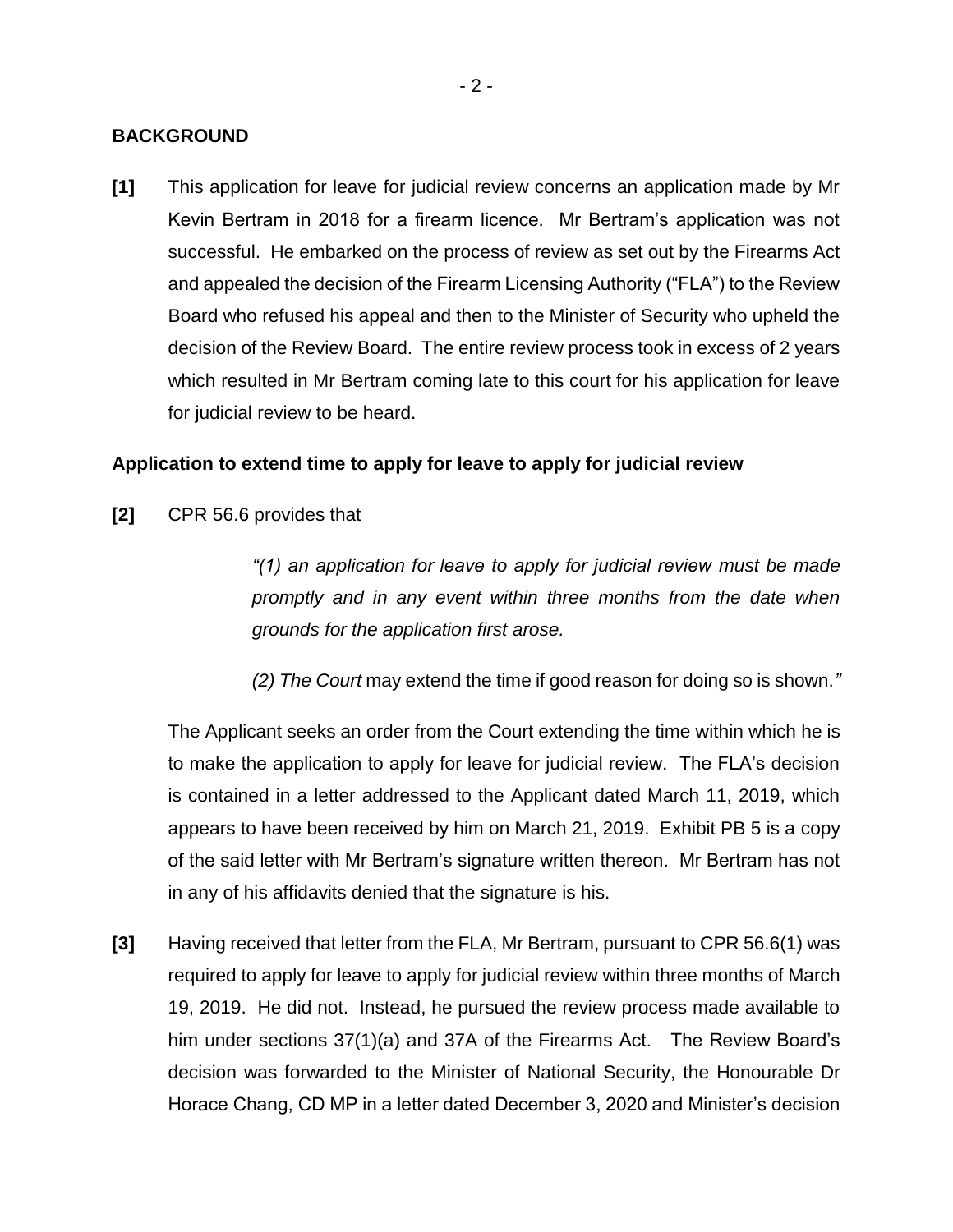was forwarded to the Chief Executive Officer of the FLA, Mr Shane Dalling JP in a letter dated December 20, 2020. Mr Dalling then informed Mr Bertram of Minister Chang's decision in a letter dated December 29, 2020. The process of review took approximately one year which means that Mr Bertram's application to this Court for leave to apply for judicial review would have been unavoidably late.

**[4]** Both Ms Foster and Ms Hunter argue that the application is out of time and should not be heard. In fact, Ms Foster goes as far as to say that the Applicant ought to have come to the court when the FLA had first handed down its decision and asked for a stay of those proceedings until the issue was fully ventilated by the Review Board and Minister. Where other remedies are available to an applicant who is dissatisfied with the decision of a decision maker, the application for leave will not usually be permitted (see generally CPR 56.3(3)(d)). In circumstances where Mr Bertram sought to utilise all the remedies available to him under the Firearms Act, and the time slipped away through no fault of his, I can see no reason not to extend the time within which he should be allowed to make this application.as to do otherwise would be detrimental to good administration (see CPR 56.6(5)(b)).

## **The Applicant's case**

- **[5]** The Applicant relies on his Affidavit filed on March 8, 2021 and his Supplemental Affidavit filed on April 28, 2021 which were both filed in support of his application for leave for judicial review. Mr Bertram's issue with the Respondents is that he was never advised by any of the respondents of:
	- *a. The date of their decision*
	- *b. The reason for their decision*
	- *c. Any cogent reason(s) for believing he was unfit to hold a firearm/ammunition*
	- *d. The documents or information or (any other basis) considered by them to deny his 'application for appeal' (or his application for a firearms licence)*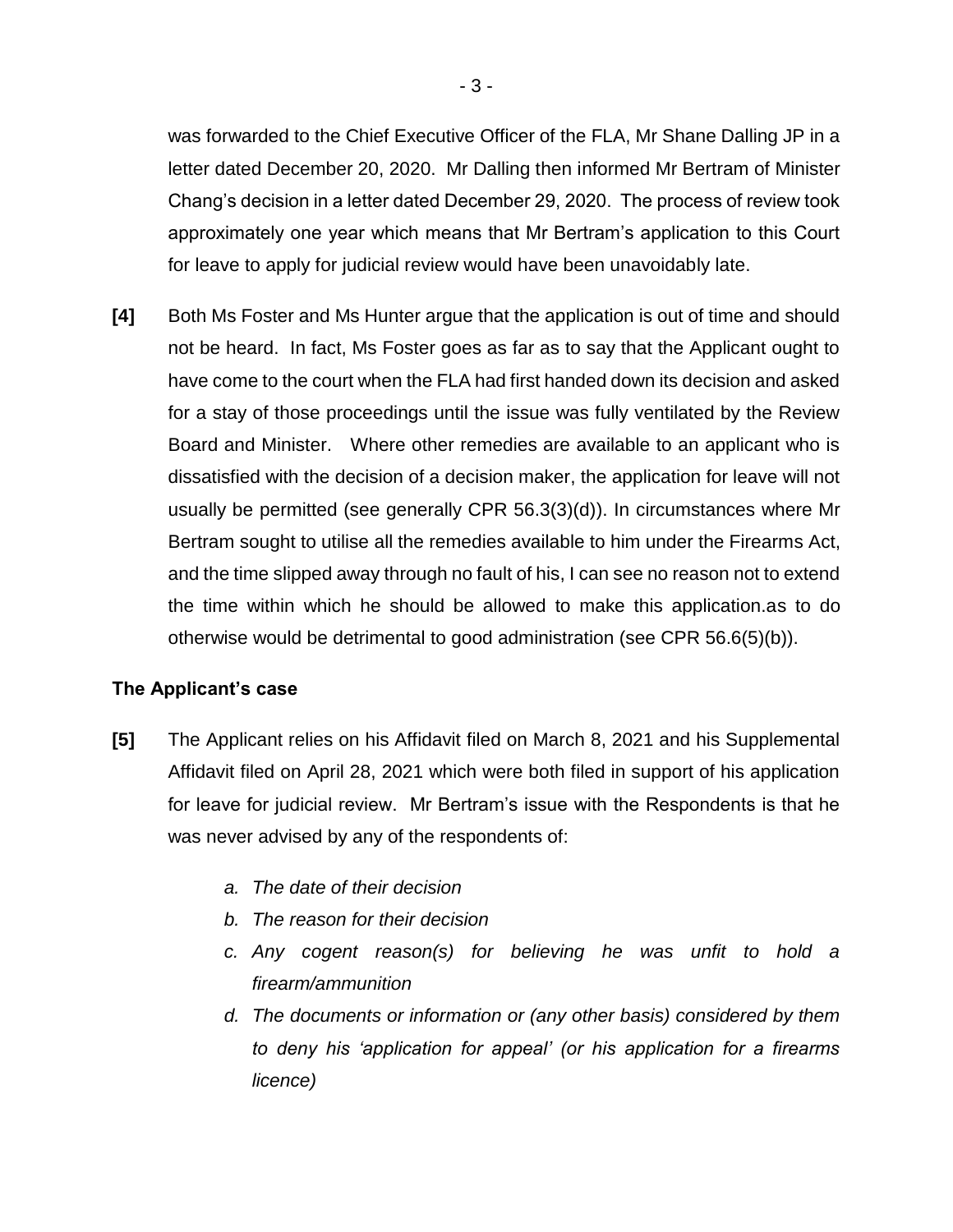(see paragraph 4 of Affidavit filed on March 8, 2021).

- **[6]** I must say that his evidence is not very clear as at paragraph 7 of the March 8, 2021 affidavit, he seems to limit his complaint to the  $3<sup>rd</sup>$  Respondent but then in subsequent paragraphs he refers in to all three Respondents generally. It cannot be that Mr Bertram is saying that he was deprived of his constitutional right to a fair hearing when there is unrefuted evidence from Mr Paul Bailey in his Affidavit filed on May 25, 2021 that the Review Board *"received representations from Mr John Clarke, attorney-at-law*". This is Exhibit PB-6 referred to above. I can see no reason why the Honourable Mr Justice Seymour Panton OJ CD, retired President of the Court of Appeal, would say that the Board on which he sat received representations from Mr Clarke, if it were not so. In fact, Mr Bertram's own evidence (discussed in detail below at paragraph 9) is that his attorney participated in proceedings at the Review Board hearing.
- **[7]** I also note that at paragraph 3 of Mr Bertram's March 8, 2021 affidavit he says that he did not personally receive… *any letter from any of the Respondents in relation to the denial of [his] application for a firearm user's license [sic]".* This cannot be entirely true when Exhibit PB 5 has his signature endorsed thereon as accepting the letter from the FLA. He has not denied that it is his signature so I can only conclude that it is his. I also note that on January 15, 2021 at 3:26pm Mr Clarke's admit stamp is stamped on the copy letter informing Mr Bertram of Minister Chang's decision. If Mr Clarke is Mr Bertram's counsel and the letter was sent to Mr Clarke I can see no reason for it to be personally delivered to Mr Bertram especially when the Act does not stipulate that it must be personally served on the applicant. I believe that when the letter was delivered to Mr Clarke then Mr Clarke as Mr Bertram's attorney would bring it to his attention and that would have been sufficient notice to Mr Bertram of Minister Chang's decision. It is also important to note that the statute does not mandate the Minister giving reasons to the applicant. The Minister is to give directions to the FLA when he comes to his conclusion (section 37A (4) of the Firearm Act).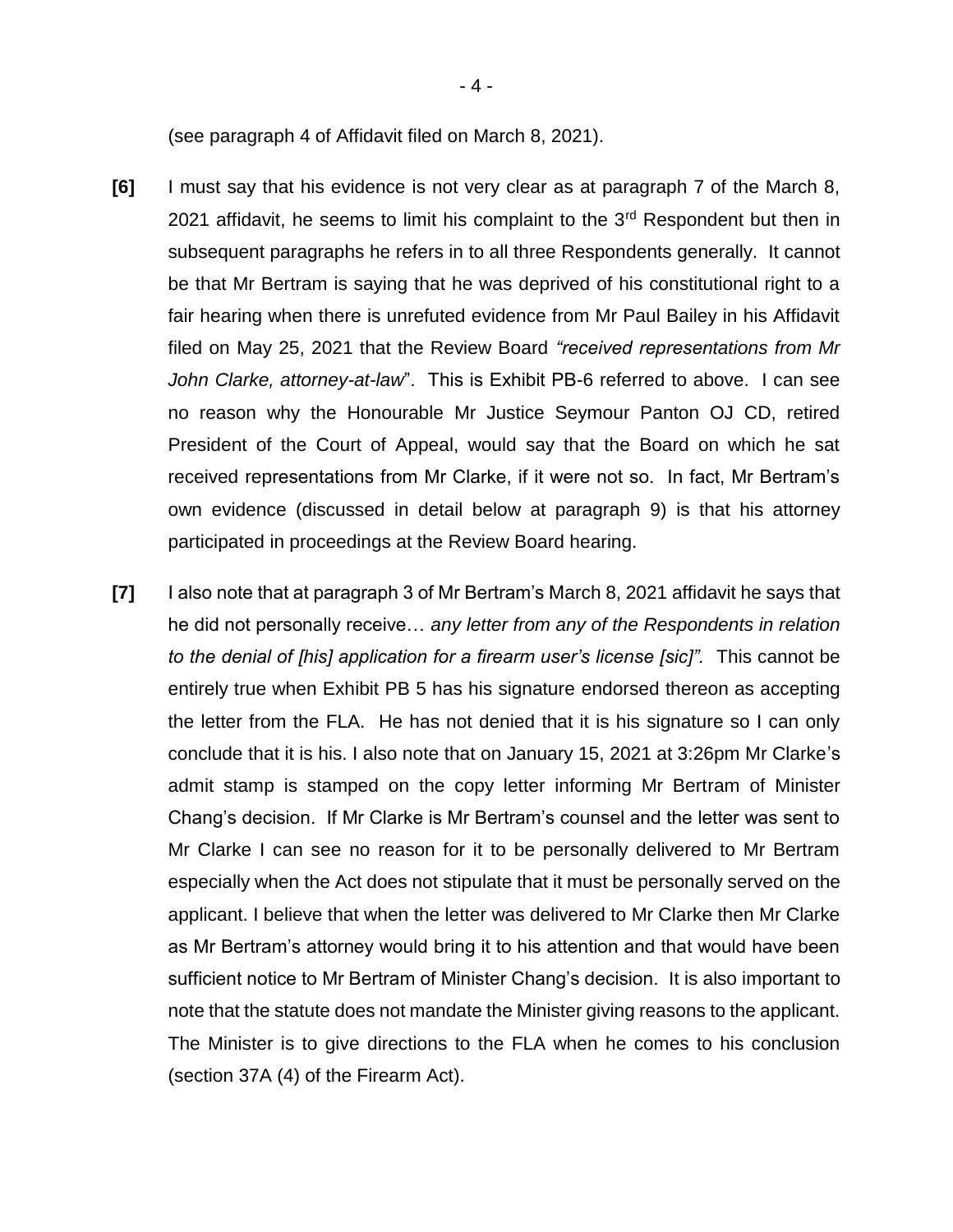- **[8]** Mr Bertram seeks leave to apply for judicial review of the decision of the Respondents on the basis that no reasons were given for refusing his application for a firearm licence. He complains that the FLA's basis for refusing the application was that "*the need to be armed is not established"*. He argues that that reason is not a basis for refusing an application under the Act and asks the Court to define what "need to be armed" means. He also complains that when he applied to the Review Board, he had filed a detailed letter asking them to provide further and better particulars as to why he needed to be armed. Although the Applicant was interviewed on multiple occasions while his application was under review, he was never given any reason as to why he had not established a need to be armed. He also complains that the Minister has never contacted him with a view to obtaining any comment from him in relation to any document which he utilised in coming to his decision.
- **[9]** Mr Bertram is concerned that by the Respondent's failing to give reasons for their decisions, he was deprived of his constitutional right to a fair hearing and the actions of the Respondents flew in the face of "procedural fairness and due process principles." (see paragraph 8 of Affidavit filed on March 8, 2021). His evidence is also that the 2<sup>nd</sup> Respondent having reviewed the documents found nothing to suggest that he was "unfitted to be entrusted with a firearm or ammunition (see paragraph 14 of the Affidavit) or to suggest that he was of intemperate habits or unsound mind" (see paragraph 15 of the Affidavit). It appears that Mr Bertram was present at the hearing of the Review Board as he says he listened keenly to the questions asked by the 2<sup>nd</sup> Respondent and that the queries made were geared at confirming whether he was wealthy enough to be issued with a firearm. He said he pointed the Review Board to his letter to the FLA outlining his financial resources and which sought to establish that he had financial and other assets which he needed to protect. He indicates that his attorney, participated in the process by referring to his statutory declaration filed in support of the application for review. He argues he should have been provided with the gist of the reason for the 1<sup>st</sup> and 2<sup>nd</sup> Respondents forming the view that he was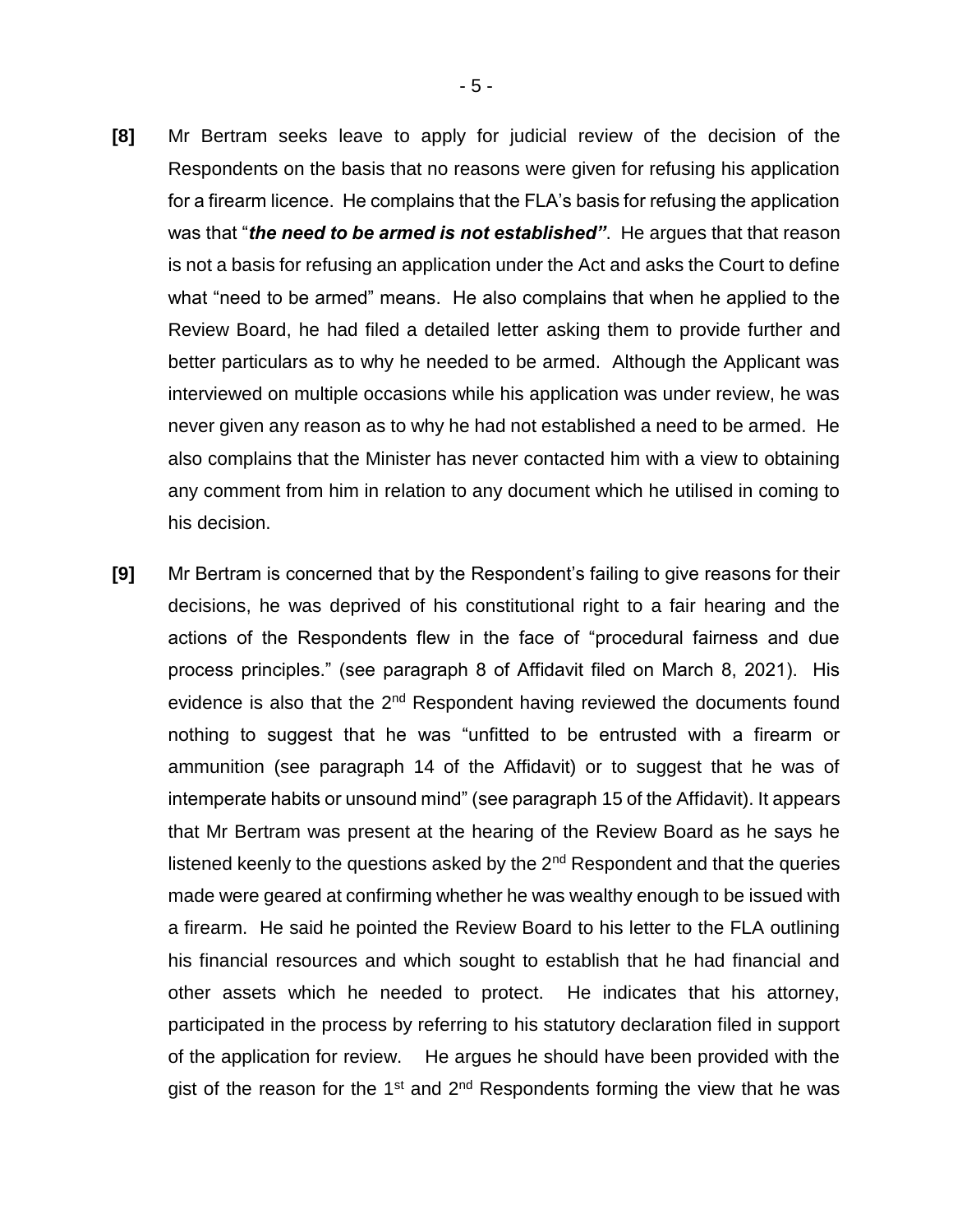- 6 -

unfitted to hold a licence as the reasons would have armed him with information that would enable him to make worthwhile representation in respect of the case he was required to answer. It does not appear on his own evidence, that the issue of his alleged conviction was paramount in the minds of the members of the Review Board.

- **[10]** Paragraph 13 of Mr Bertram's affidavit also suggests that he made certain requests of the Review Board for the disclosure of information to assist him in putting his case to the Board. The request is contained in KB2 a letter to Justice Panton as Chairman of the Review Board, dated December 5, 2019. In the letter Mr Clarke asks for
	- (a) *A copy of any or all applications made by Mr Bertram and any supporting reasons provided in such an application for a permit*
	- (b) *Any letters given to Mr Bertram from the FLA or the Minister indicating or communicating a decision in relation to his current or previous application(s)*
	- (c) *Any document which contains any reason for a finding by the board in relation to the point that Mr Bertram has not 'established a need to be armed'*
	- (d) *Any other document which would be material to the decision of the Review Board which is disclosable.*

Items a and b are documents which the Applicant himself would have because they are his own documents, either prepared by him or sent to him. Item c would not now be relevant to this application as Mr Clarke said that the application was focused on his 2018 application to the FLA and to no other application. If this is so, then the Board would not have yet made a finding and as such it would not be in a position to disclose any document which contained any reason for a finding by the Board that Mr Bertram had not established a need to be armed. As at December 5, 2019 the Board had not yet made a decision on the 2018 application. Item d is too wide and vague and could amount to a fishing expedition. Specific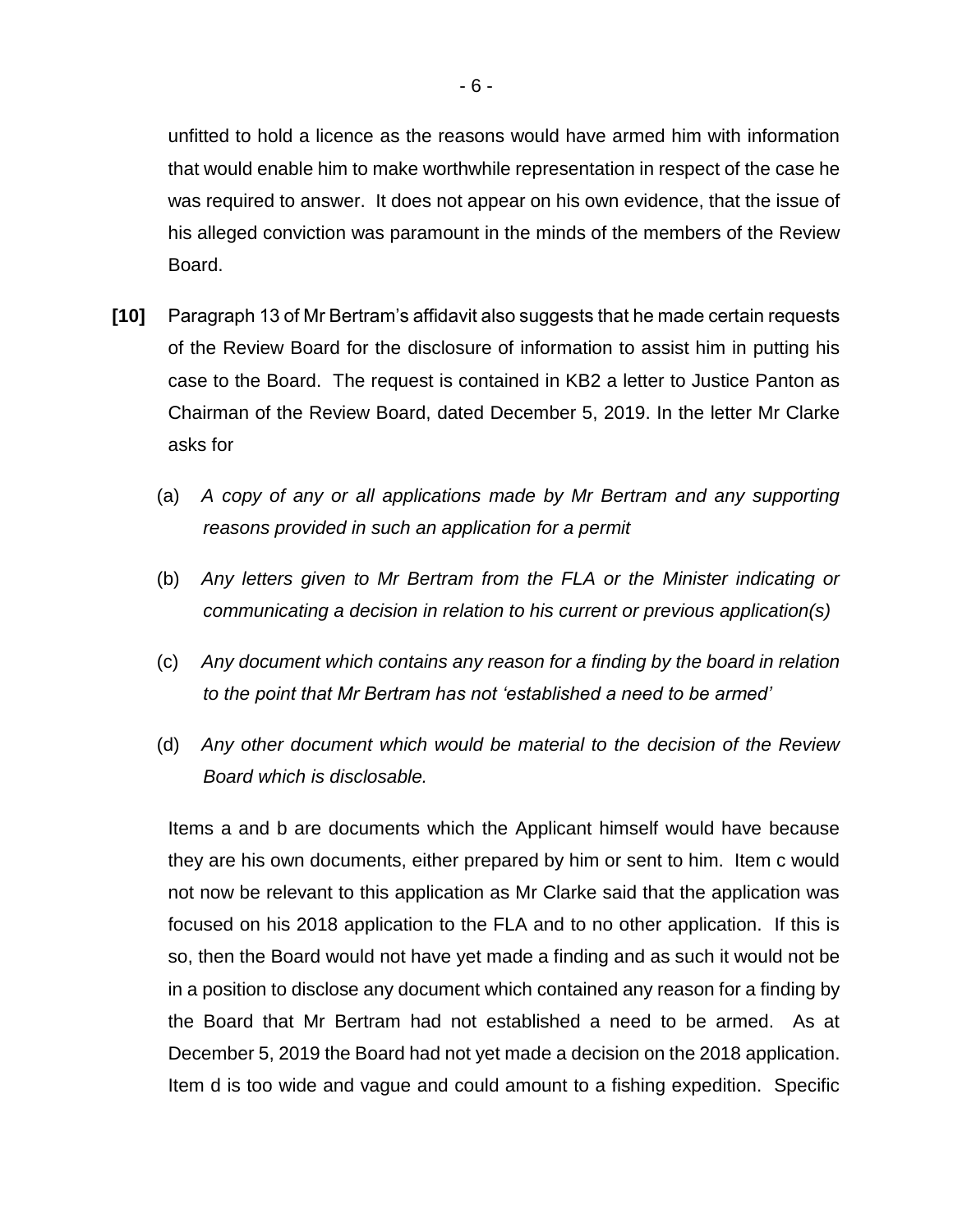disclosure requires that the person who requires that type of disclosure should state specifically what he wants to be disclosed. Anything else, would in my opinion, be inappropriate.

Mr Clarke ends his letter by saying that the disclosure of documents requested in items a-d above would ensure that Mr Bertram got a fair trial. Given my reasons as to why there was no need for those documents to be disclosed by the Board to Mr Clarke, I do not believe that the Applicant was precluded from having a fair hearing before the Review Board.

- **[11]** I should also mention that Mr Clarke's letters dated October 22, 2020 to Justice Panton Chairman of the Review Board and the Ministry of National Security Exhibits KB11 and 12 would not be relevant to this application as they do not concern the 2018 application for firearm licence.
- **[12]** Another one of Mr Clarke's main speaking points in this application is that the Respondents failed to provide any reasons for refusing to grant him the firearms licence. Mr Clarke argues that the failure to disclose the reasons despite the many requests made by him on behalf of his client prevented him from examining the legal options available which based on the documents which the Respondents used to form their decision, could involve him making applications for administrative orders especially if the wrong procedure was followed by the relevant authorities. He urged on me, sections 13(2) and 16(2) of the Constitution of Jamaica which guarantee individuals the right to a fair hearing. He argues that the administrative duties and responsibilities of the Respondents are to be interpreted in a manner consistent with the constitutional duties and as such the Applicant has an arguable case deserving of leave.
- **[13]** Section 13(2) of the Constitution guarantees citizens of Jamaica certain rights and freedoms and prohibits Parliament from passing laws that would negatively impact those rights and freedoms. Section 16(2) provides that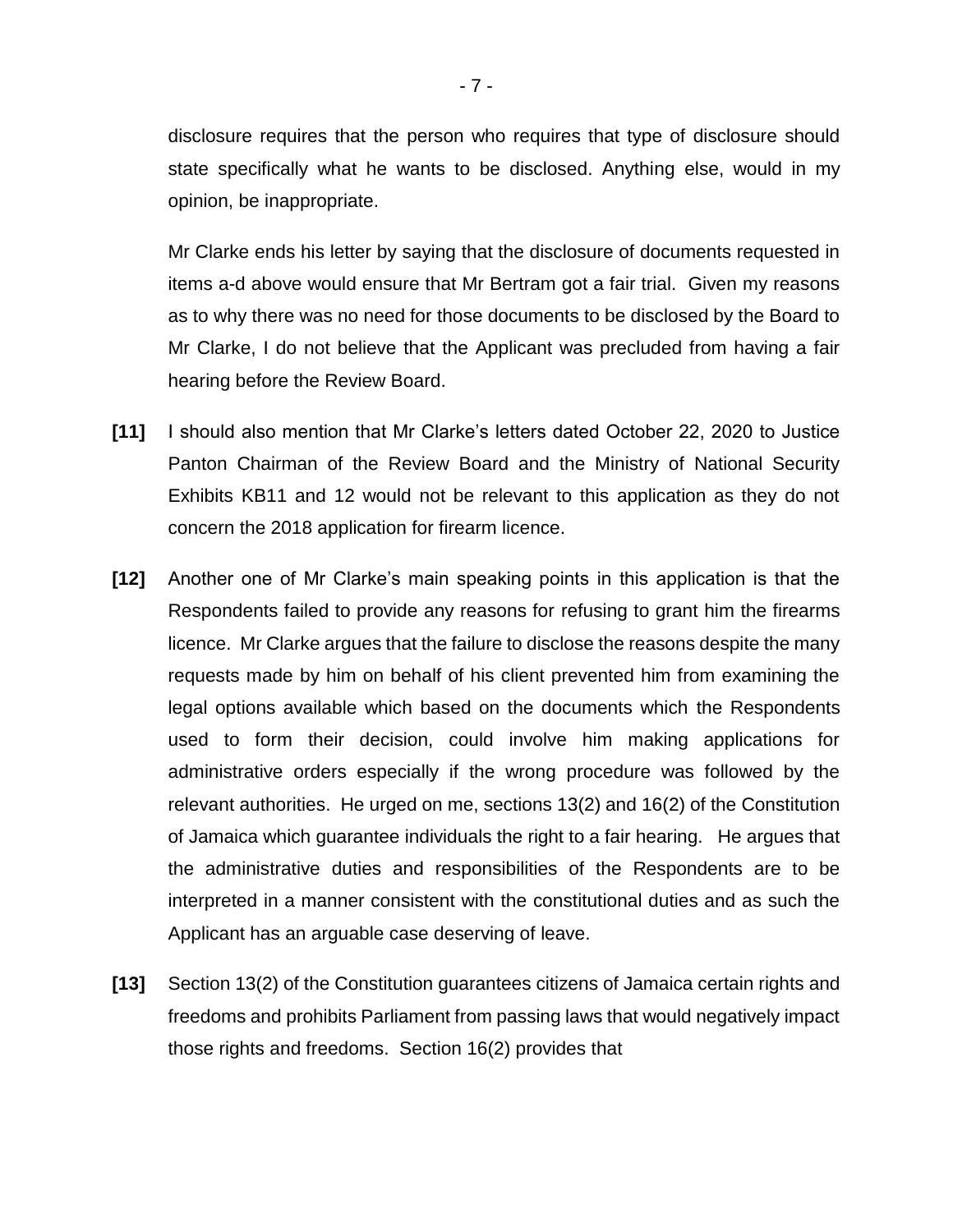"*In the determination of a person's civil rights and obligations or of any legal proceedings which may result in a decision adverse to his interests, he shall be entitled to a fair hearing within a reasonable time by an independent and impartial court or authority established by law*".

I do not see how Mr Bertram's civil rights have been negatively impacted by the decision of the Respondents. He argues that he was not given a fair hearing and it was the Respondents' failure to give even a gist of the reason for their decision which prevented him from receiving that fair hearing at each level. At this juncture, it is useful to set out the arguments of Ms Foster's and Ms Hunter on behalf of their respective clients and the case law relied on by all the attorneys in the matter, in order to show why I concluded that this is not a case in which leave to apply for judicial review should be granted.

### **First Respondent's argument**

- **[14]** Ms Foster relies on the evidence set out in Letine Allen's affidavit filed on May 20, 2021. Ms Allen's evidence is that Mr Bertram's affidavit said he needed the firearm to safeguard himself, his family and property. However, when site visits were done by the FLA's investigators to Mr Bertram's home and the alleged location of his car dealership, there was nothing there to substantiate the information contained in his application. Ms Allen's evidence is that Mr Bertram was informed about the alleged premises for the car dealership and what appears to have stood out in the investigator's mind is the fact that Mr Bertram did not even have a safe.
- **[15]** I make reference to paragraph 17 of Ms Allen's May 20, 2021 affidavit. Her evidence is that in August 2019 the Respondent (she did not say which one but as she is swearing the Affidavit on behalf of the FLA I will assume that is the one she is referring to), "*received information that the security clearance revealed that on or about July 14, 1994 the Applicant was deported from the United Sates after being convicted of possession of crack cocaine and was sentenced to two years' imprisonment.*" She says that this would be a significant factor that was taken into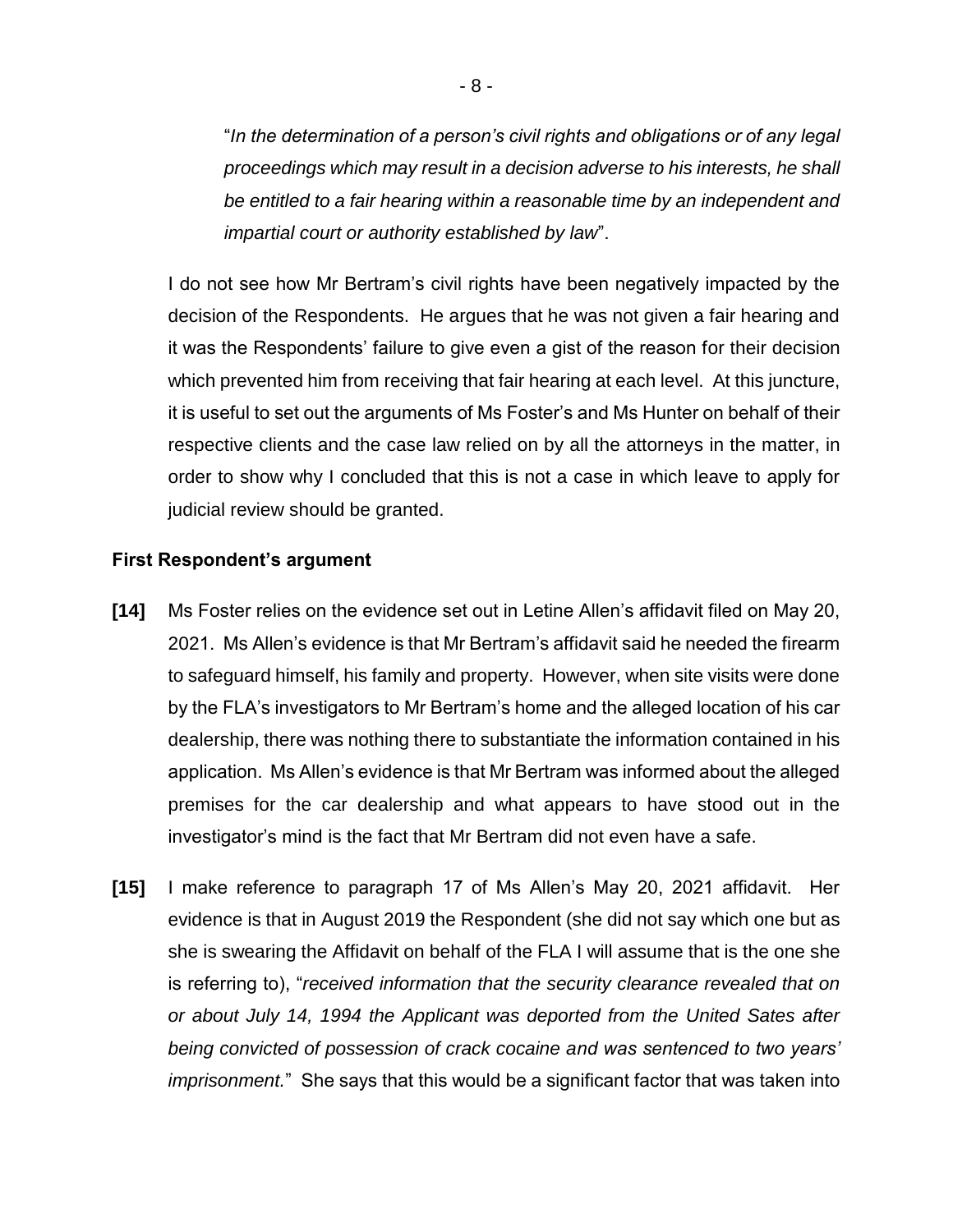account by the Respondent in assessing an application for a firearm user's licence. It is to be noted that the evidence of Mr Bertram and Ms Allen is that the application was denied in March 2019. It means that the 1<sup>st</sup> Respondent would not have taken the information about the conviction into account when coming to its decision for it would have only received that information after it had already denied the application. It seems to me that the main issue in determining whether or not to grant the licence was the conclusions arrived at based on the investigations carried out at the Applicant's residential and business premises.

**[16]** It is to be noted that Ms Allen's evidence did not say what happened with respect to the investigations which took place regarding Mr Bertram's 2018 application. I note however that the 2018 application is pretty much the same application which was made earlier. The content had not changed. I also note that the evidence of Mr Bertram with respect to the second application had not changed. The FLA gave as reason for its decision not to grant the firearm licence the "*need to be armed is not established."* Ms Foster also argues that that reason is sufficient and that there is no right to be armed under the Act. The right to be armed is entirely at the discretion of the FLA pursuant to Section 29(1) of the Firearms Act.

#### **Third Respondent's arguments**

**[17]** The Affidavit of Paul Bailey, Legal Officer in the Ministry of National Security, which was filed on May 25, 2021 sets out the case for the 3<sup>rd</sup> Respondent. His evidence as it relates to the application to the FLA, is similar to that which was set out in the affidavit of Ms Allen. As it relates to the 3<sup>rd</sup> Respondent, Mr Bailey depones that pursuant to Section 37A(3) of the Firearms Act the 3rd Respondent need not inform the Applicant of his decision. Although the 3<sup>rd</sup> Respondent was not so obligated, the Minister's decision was communicated to Mr Bertram. Also of note in Mr Bailey's evidence is a letter dated December 3, 2020 addressed to the Minister from the Chairman of the Review Board. In that letter the Chairman informed the Minister that an application for review of the FLA's decision had come up before the Review Board and that the Board received representations from Mr John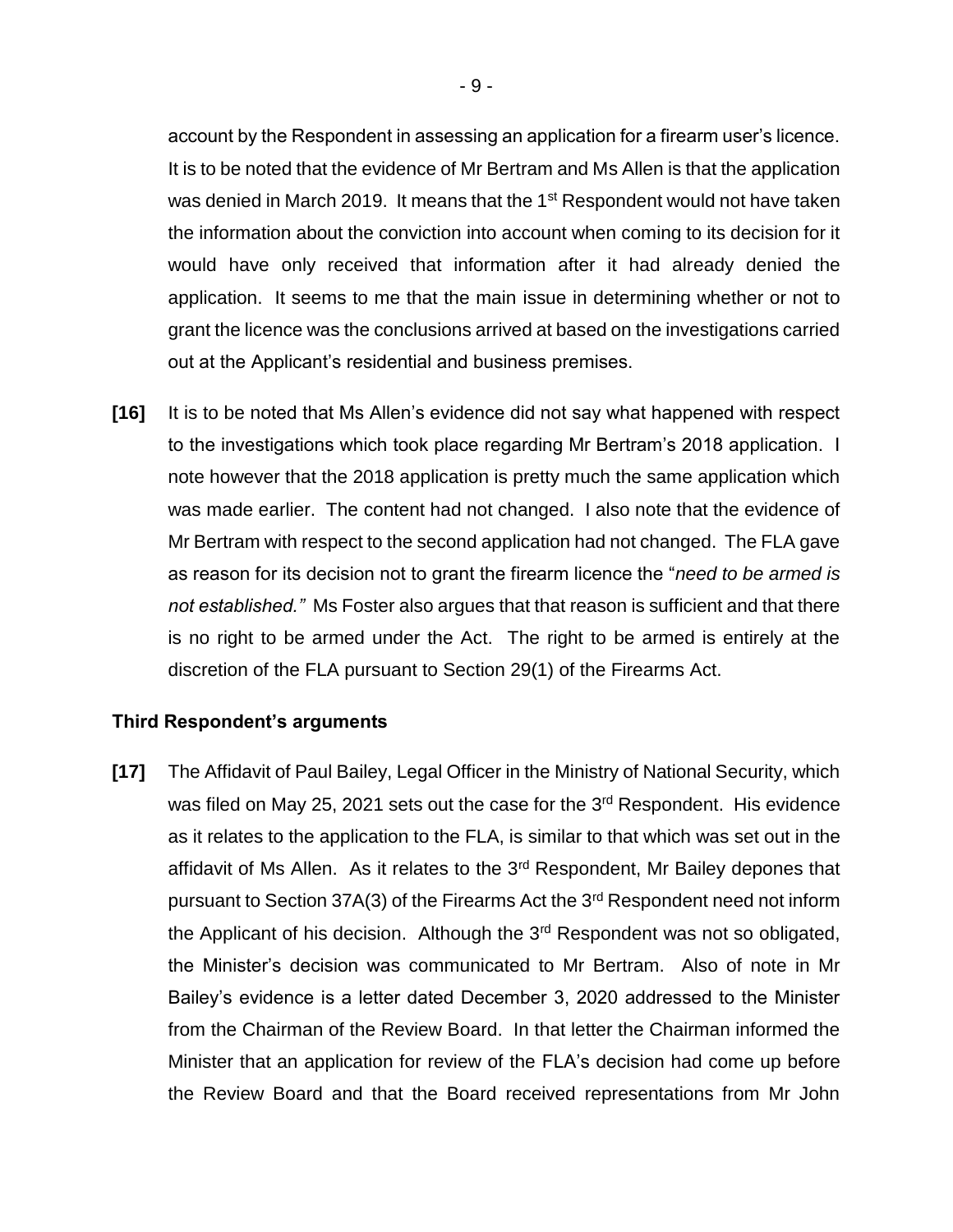Clarke, Mr Bertram's attorney-at-law. The Review Board came to its decision to uphold the FLA's decision based on the investigator's report dated October 31, 2018 and having reviewed the history of the matter. At paragraph 19 of the affidavit, Mr Bailey says that the documents used to inform the 3<sup>rd</sup> Respondent's decision are documents attained in the internal processes utilised by the 1<sup>st</sup> Respondent. The documents tend to be of a confidential and sensitive nature. I take this to be an explanation as to why the documents were not disclosed to the Applicant as per his request.

**[18]** Ms Hunter submits that the Minister is not required to give the Applicant reasons for his decision. The Minister gives directions to the FLA after obtaining relevant recommendations from the Review Board. In any event she argues, since the Minister upheld the Review Board's decision which upheld the FLA's decision the Applicant could draw the conclusion that the Minister's reason for upholding the decision of the FLA was because the Applicant had not established a need to be armed. This, Ms Hunter, argues is a reason and the Applicant therefore has not shown that he has an arguable ground for judicial review with a realistic prospect of success.

#### **Case law and analysis**

- **[19]** My role in these proceedings is to determine whether the Applicant has an arguable ground for judicial review with a realistic prospect of success. I will make that determination by considering whether the Respondents acted fairly in coming to their decision.
- **[20]** Section 29(1) of the **Firearms Act** provides that"

*Subject to this section and to sections 28 and 37, the grant of any licence, certificate or permit shall be in the discretion of the Authority."*

I start with that section of the Act as it must be made clear that there is no absolute right to a person in Jamaica obtaining a grant to carry a firearm. The right to be a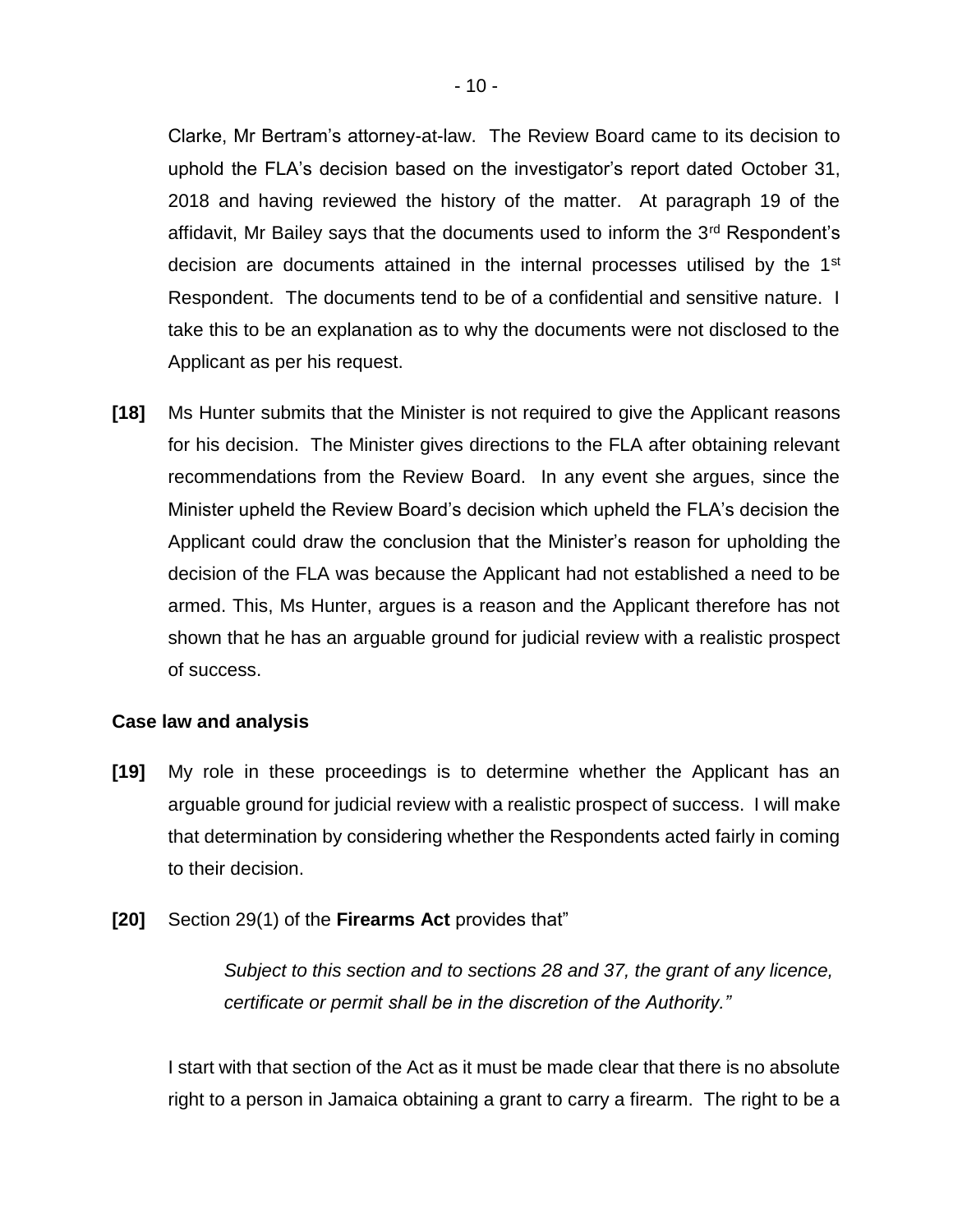licenced firearm holder is at the discretion of the Firearm Licensing Authority. This point was confirmed in the case of **Raymond Clough v Superintendent Greyson and Attorney General (1989) 26 JLR 292**. It concerns the revocation of a firearms licence but there are principles of law outlined by the Court of Appeal that were helpful in guiding me to my decision. Carey JA in his decision highlighted the fact that there is no constitutional or legal right to own a firearm or to be allowed to hold a firearm. The entitlement to or the refusal or revocation of a grant of a licence was in the hands of the police (in 1989 but under the present dispensation is in the hands of the FLA). The Firearm Act, he said, is concerned with the control of, the use and misuse of firearms in this country. The incidence of violence involving guns is such that the greatest care has to be taken to ensure that the weapons do not fall into the wrong hands because the welfare and security of the country is at stake. Of note Carey JA said at page 296 of the judgment

*"the loss of use of a firearm is not a loss of security since guns are false security. Robberies and burglaries are often committed for the purpose of acquiring firearms from householders licensed to have such weapons.* 

This was true in 1989 when the judgment was delivered and even more so now in 2021. Indeed, I would go further to say, that the expectation to continue to be in possession of a firearm licence is stronger when one already had been granted a licence and had had that licence for years with the licence being continuously renewed, than it is for someone, like Mr Bertram, who never had a licence before.

**[21]** Section 29(4) provides that

*A Firearm Import Permit, A Firearm User's Licence, …shall be granted by the Authority only if he is satisfied that the applicant has a good reason for importing, purchasing, acquiring, or having in his possession the firearm or ammunition in respect of which the application is made, and can be permitted to have in his possession that firearm or ammunition without danger to the public safety or to the peace:*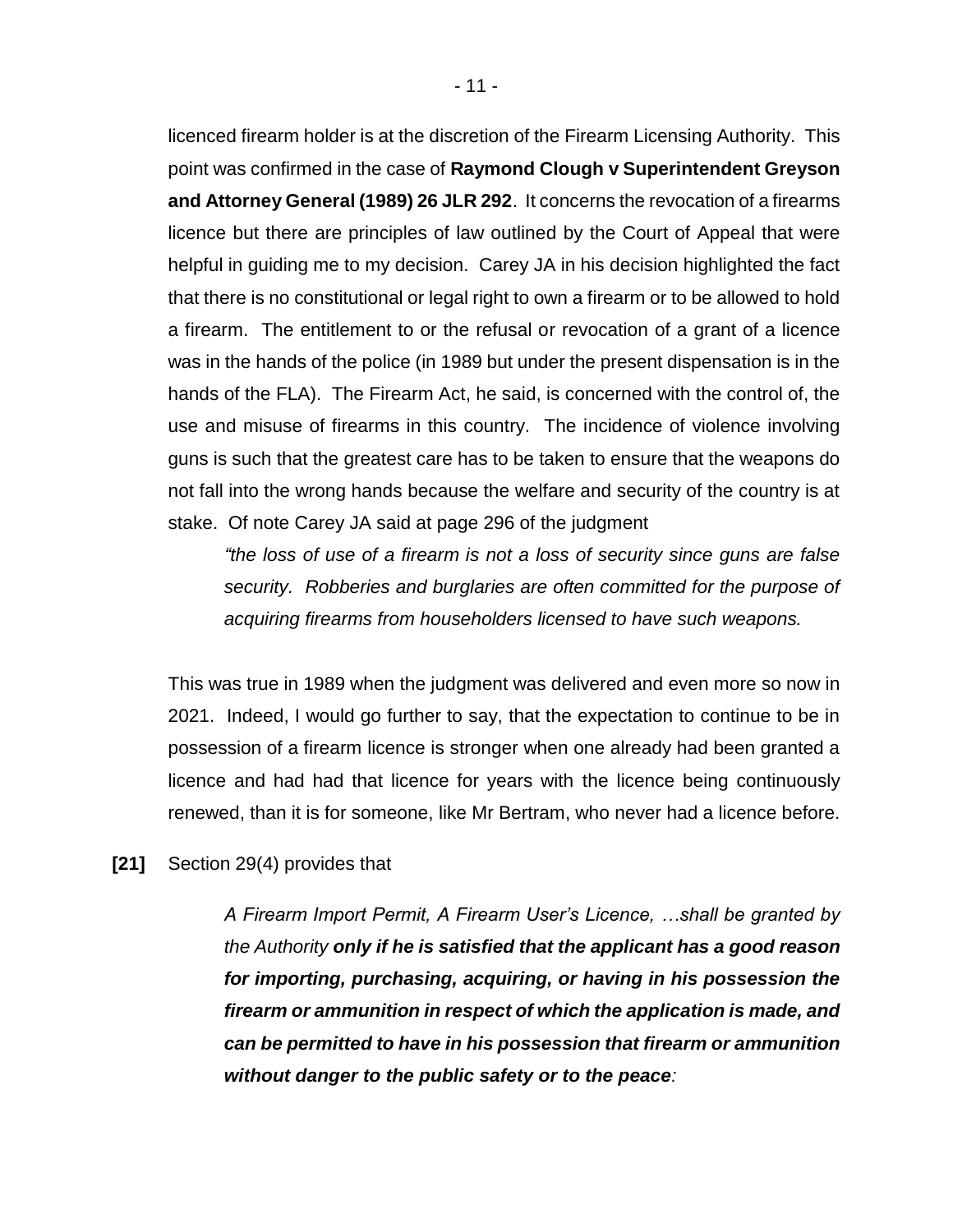*Provided that such a permit, certificate or licence shall not be granted to a person whom the Authority has reason to believe to be of intemperate habits or unsound mind, or to be for any reason unfitted to be entrusted with such a firearm or ammunition:…"* (emphasis mine)

Section 29(4) is clear that the licence will only be granted if the Authority feels that the Applicant has a good reason for having the firearm. The Applicant must so satisfy the Authority and if he fails to do so, then the licence will not be granted. If the Applicant has a good reason for having a firearm, he still will not be granted the licence if the Authority has reason to believe that the applicant is of intemperate habits or is of unsound mind or is for any reason unfitted to be entrusted with the firearm. Such persons, i.e., those with intemperate habits and are of unsound mind, will definitely not be granted a licence. This section simply means that the FLA's overarching consideration is whether the applicant has a good reason for having the firearm he is applying for the licence for. When the FLA says that "the need to be armed is not established" that, in my view, is another way of saying that the applicant has not satisfied the FLA that he has a good reason for importing, purchasing, acquiring, or having in his possession the firearm or ammunition in respect of which the application is made.

- **[22]** The FLA, in exercising its discretion, having conducted its various investigations came to the decision that the Applicant did not have a good reason for having a firearm, which simply put meant that he did not establish a need to be armed. I believe that the FLA provided a reason for denying the Applicant's application and that the reason given was in keeping with the Firearms Act.
- **[23]** The Applicant relies on the **Associated Provincial Picture Houses Limited v Wednesbury Corporation [1948] 1 KB 223** to say the FLA acted unreasonably in coming to its decision. I however found the case helpful in another way. I was reminded that Lord Greene MR at page 228 said that the Courts would only interfere with an act of executive authority if it be shown that the authority contravened the law. It is for the Applicant who asserts that the local authority contravened the law to establish that proposition. However, the court must not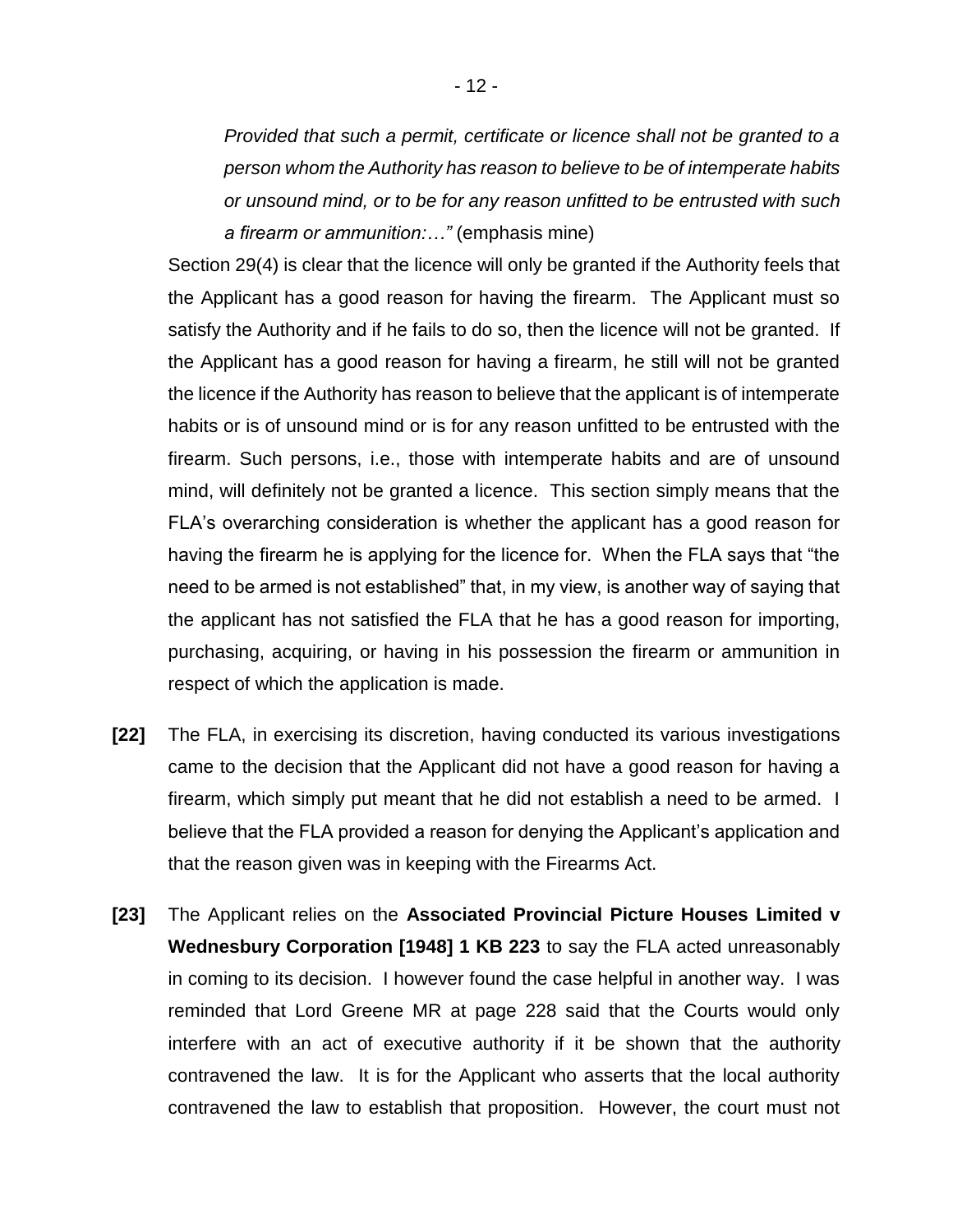substitute itself for the authority if it is alleged that the authority has contravened the law. The Court in coming to a decision must consider whether the authority exercised its discretion reasonably when coming to its decision. He went on to say that

*"…a person entrusted with a discretion must, so to speak, direct himself properly in law. He must call his own attention to the matters which he is bound to consider. He must exclude from his consideration matters which are irrelevant to what he has to consider. If he does not obey those rules, he may truly be said, and often is said, to be acting "unreasonably".* 

If, however, the authority considers extraneous matters, then the authority's decision will be seen as so unreasonable that it might almost be described as being done in bad faith. Mr Clarke has not put any evidence before me to suggest that any of the Respondents acted unreasonably in coming to their decision. The evidence is that the Respondents took into account the investigations done based on the Applicant's application.

**[24]** In the case of **Associated Provincial Picture Houses Ltd. Wednesbury Corporation [1948] 1 KB 223** Lord Greene MR at page 234 said

> *'The power of the court to interfere in each case is not as an appellate authority to override a decision of the local authority, but as a judicial authority which is concerned and concerned only to see whether the local authority have contravened the law by acting in excess of the powers which Parliament has confided in them."*

**[25]** I do not find that the Respondents in coming to their respective decisions contravened the law or acted in excess of the powers of Parliament and as such I do not believe the Applicant's application for judicial review would have a realistic prospect of succeeding. The Court is not to be seen as a means through which Mr Bertram can seek a further appeal of the Respondents' decision. There was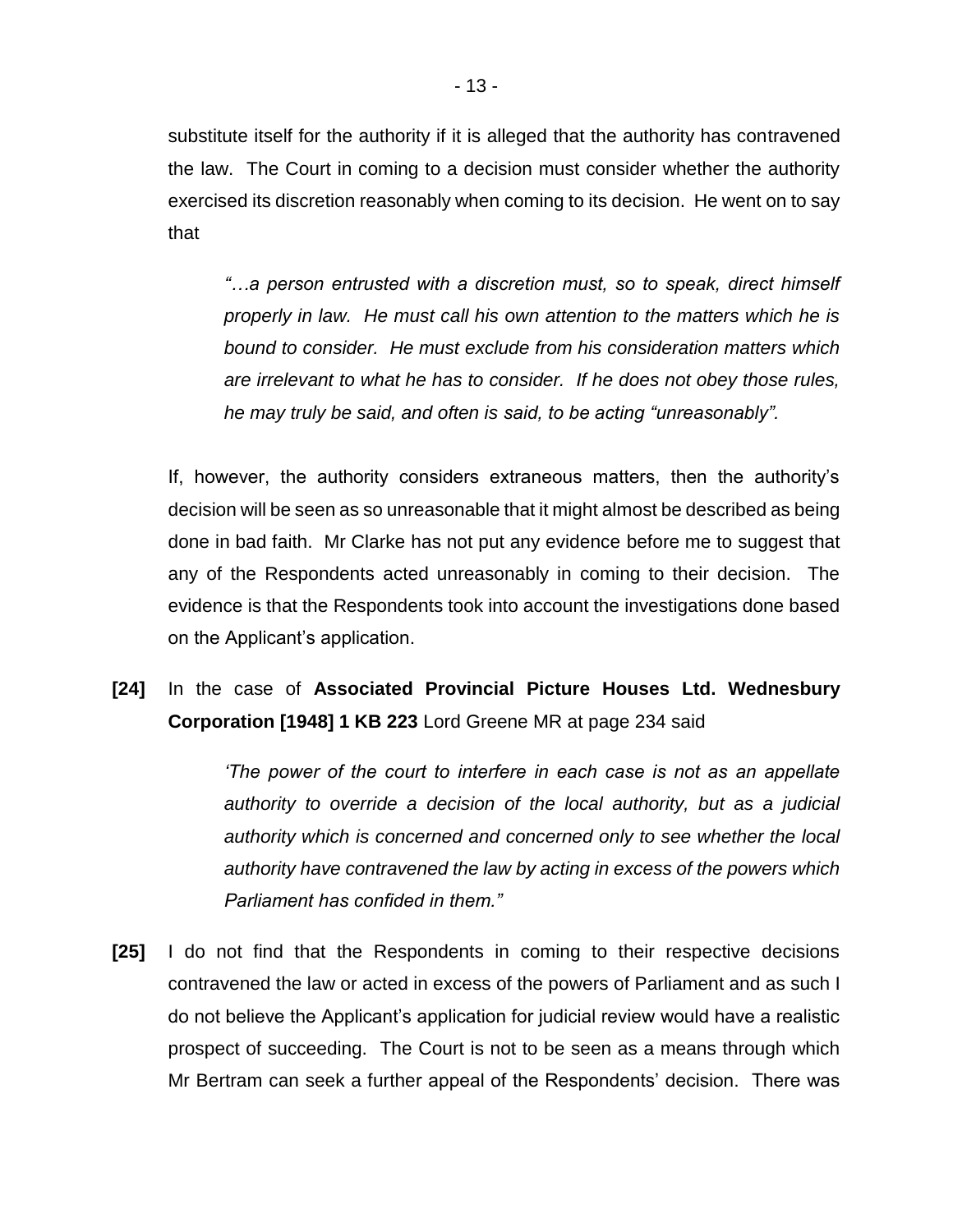no unfairness or unreasonableness on the part of the Respondents. The 1<sup>st</sup> Respondent made decisions based on investigations carried out and having conducted interviews with the Applicant. The Applicant is not entitled to be heard at the stage when the application is being considered by the FLA. His evidence is that he provided the information contained in the application and responded to the interviewer's questions. The  $1<sup>st</sup>$  Respondent then made its decision, informed the Applicant and gave a reason – he had failed to establish a need to be armed. I can see no reason for any further explanation given what the statute says must be satisfied if a licence is to be granted. The Applicant cannot therefore be said not to have been given reasons for the 1<sup>st</sup> Respondent's decision.

- **[26]** As it relates to the 2nd Respondent, the evidence is that the Applicant participated in those proceedings. He requested that documents be disclosed to him by the 2<sup>nd</sup> Respondent but they were not. I see no reason for those documents to be disclosed as those would have been the same documents he would have already had in his possession. Was there anything else the Review Board should have done, for example hear, receive and examine evidence? None of the parties have put forward any evidence to suggest that the Review Board should have heard, received and examined evidence based on the information that it had before it. I have no evidence from the Review Board that it considered the alleged conviction of the Applicant in coming to its decision. What seemed to be the basis was the investigator's report dated October 31, 2018 which is the same report which formed the basis of the FLA's decision and did not seem to include any report on convictions. Further, as highlighted in paragraph 9 above, Mr Bertram's evidence is that the Review Board questioned matters relating to the depth of his pocket and not to his conviction.
- **[27]** As it relates to the 3rd Respondent, the Applicant argues that no reasons were given for his decision. I accept Ms Hunter's argument as set out in paragraph 18 above. I do not understand section 37A to mean that the Minister has to have a hearing before coming to his decision. Section 37A(2) reads as follows: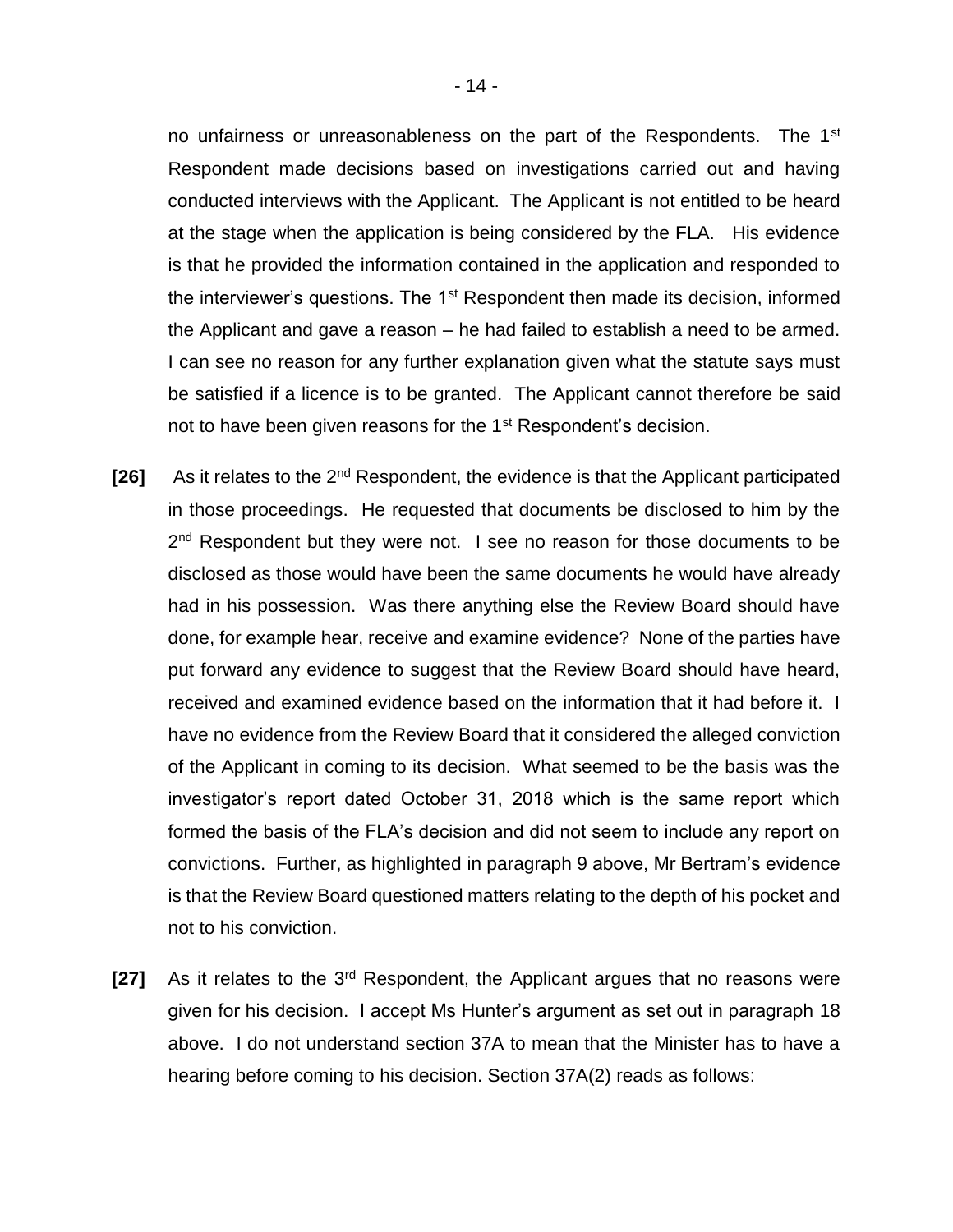*"The Review Board appointed under subsection (1) shall within ninety days of receiving an application for review –*

*(a) hear, receive and examine the evidence in the matter under review; and*

- *(b) submit to the Minister, for his determination, a written report of its findings and recommendations.*
- *(2) The Minister upon receipt and consideration of the reports of the Review Board shall give to the Authority such directions as the Minister may think fit.*
- **[28]** My understanding of that section of the statute is that the Minister does not conduct a hearing. It is the Review Board that must conduct the hearing. If the Review Board denies the appeal, then the matter goes automatically to the Minister for review. There is no appeal *per se* to the Minister. Upon receiving the report from the Review Board the Minister will consider all the reports and then give directions to the FLA. Mr Bertram seems to have wanted to make representations to the Minister. The Act does not require the Minister to hear those representations. So long as the Review Board carries out its quasi-judicial functions properly, then the Minister need go no further. In carrying out his function, the Minister was acting in accordance with the Act. I am supported in this view by McDonald-Bishop J (as she then was) in the case of **Aston Reddie v The Firearm Licencing Authority and ors Claim No HCV 01681 of 2010 heard on May 2 and November 24, 2011**  wherein she considered the meaning of sections 37A(2) and 37A(3) in seeking to determine if the FLA, the Review Board or the Minister acted without jurisdiction in carrying out their respective functions (see paragraphs 25-29 of the **Aston Reddie**  judgment).
- **[29]** I do not find that the Minister acted in an unreasonable manner. If Mr Bertram has a difficulty with the wording of the statute and finds it to be unconstitutional, then that is a different matter. The application before me does not address the unconstitutionality of section 37A of the Act. The application addresses the issue that the Applicant did not get a fair hearing and received no reasons for the decision to deny his application. I do not find that to be the case.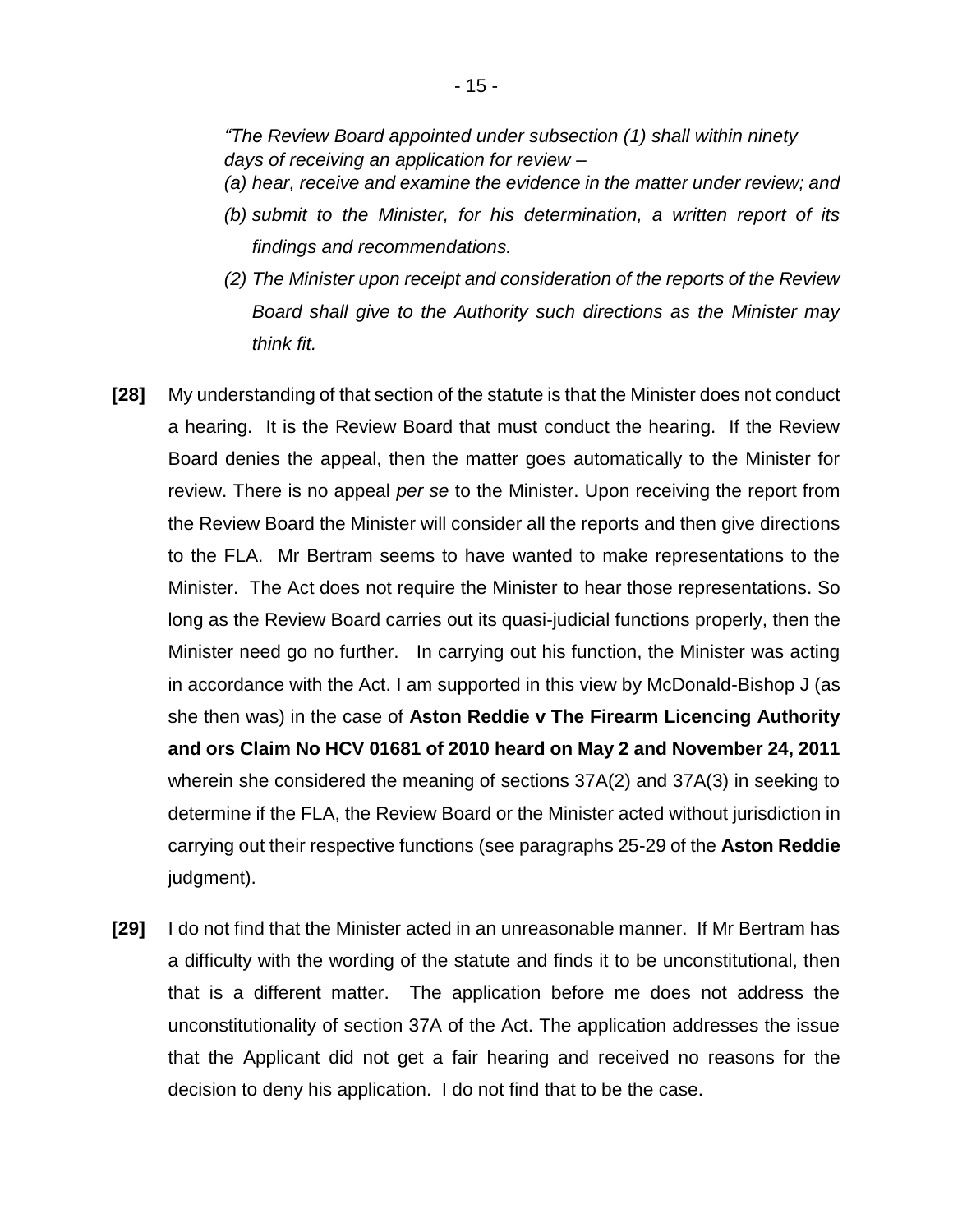**[30]** In the case of Attorney General of Trinidad and Tobago v Ayers-Caesar [2019] UKPC 44 Lord Sales said

> *"The test to be applied is the usual test for the grant of leave for judicial review. The threshold for the grant of leave to apply for judicial review is low. The Board is concerned only to examine whether the Respondent has an arguable ground for judicial review which has a realistic prospect of success.*

- **[31]** Ms Foster recommended the case of **Re JR 20's (Firearms Certificate) Application for Judicial Review [2010] NIQB 11** to me. In that case the applicant's ground for the judicial review included, the authority's determination that the applicant was not a fit and proper person to hold a firearm certificate was unfair in that the decision maker withheld substantial information and material from the applicant, failed to give full and proper reasons for his conclusions in a way that failed to indicate what matters he took into account in the applicant's favour and failed to indicate how he judged the question of unfitness. The Court considered the case of **Donnelly and Donnelly's Applications [2007] NIQB 34**  where the Court dismissed the applicant's challenge to the refusal of the firearms certificate. It was held that the decision maker had to rely on information from the police which information would assist in the decision-making process. The Court went on to hold that the policy behind the firearms legislation is that the authorities must have full confidence in the holder of the firearms certificates. The court was bound to recognise that there is no legal right to a firearm. The protection of the public must assume the primary role in the granting or revocation of the certificates. In the **Re JR case** the Court held that the decision-maker having given the applicant the gist of its reasons need not give further information in the circumstances. The applicant was not entitled to a statement of the process of reasoning.
- **[32]** Ms Foster relies on this case as she is of the view that the Applicant, having been given the gist of the reason for not granting him the licence need not be privy to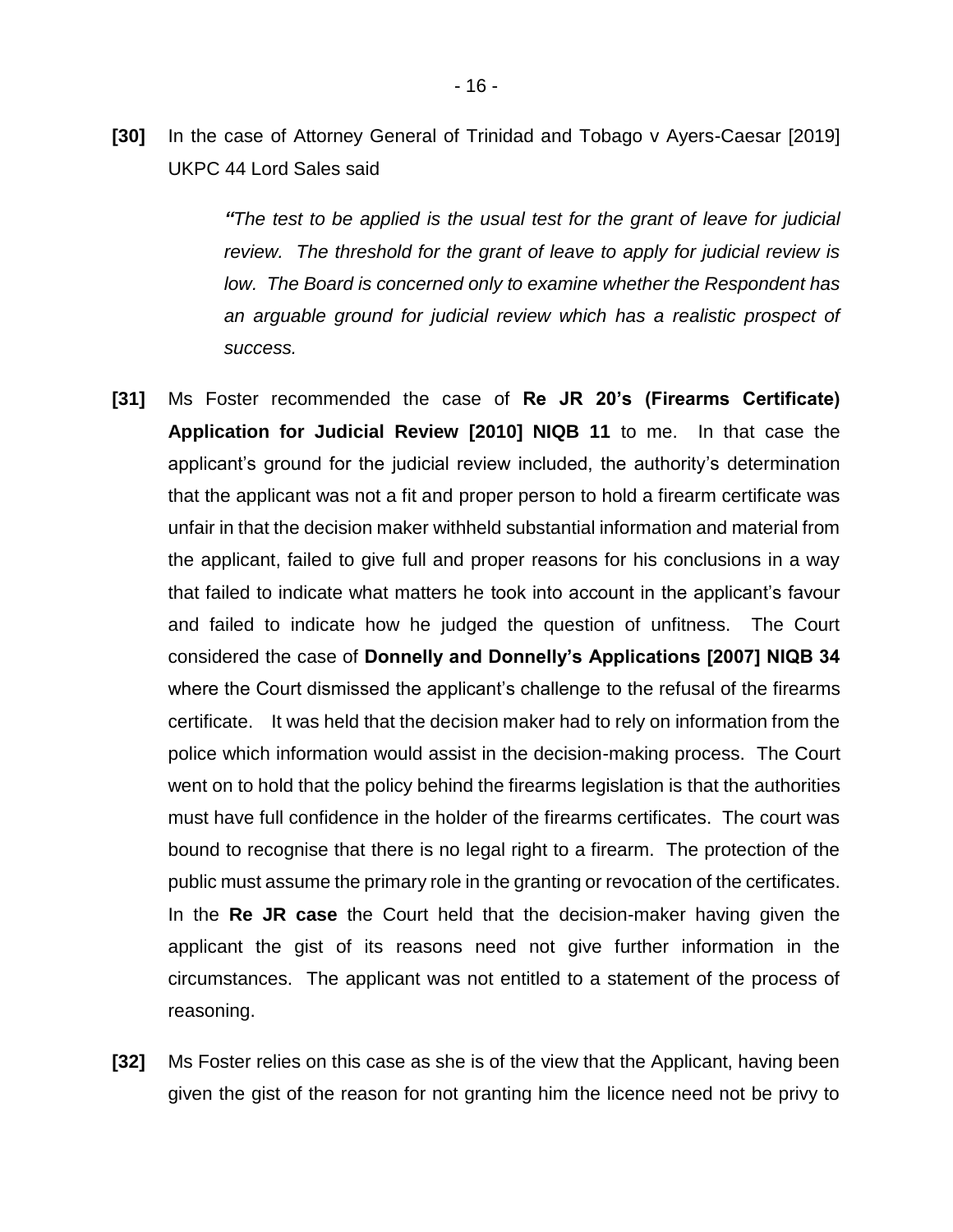any additional information. Ms Foster argues that should the FLA inform applicants of what they need to provide to the FLA to establish a need to arm, the applicants will falsify documents. It is for the applicant to put forward their application in fulsome detail and then for the FLA to carry out its investigations to determine if the applicant needs to be armed. She further argues that Mr Clarke's submissions that the FLA took into account extraneous issues which should not be considered by the Court as Mr Clarke has failed to submit any evidential material to this Court to support those assertions.

- **[33]** Carey JA in the case of **Raymond Clough** in considering whether the applicant had a right to be given reasons for the revocation of his licence said that the reasons of the decision-maker are supplied to the Minister not to the applicant which by extension suggests that no hearing is intended to take place before the decision-maker (see page 297 of the judgment). At page 299 of the judgment he went to say that the decision maker (in this case the FLA) is not obliged to act judicially, it is only required to act fairly but acting fairly does not involve either hearing the applicant or giving him reasons. The case against the FLA would therefore have no realistic prospect of succeeding.
- **[34]** The Review Board did not participate in the proceedings and so I had no submissions from them. However, based on my foregoing conclusions (see paragraphs 9-11 and 17) I have not been convinced that the Applicant would have a realistic prospect of succeeding against the  $2<sup>nd</sup>$  Respondent if he were allowed to seek judicial review of the Review Board's decision. In this case, the Applicant was heard at the Review Board Stage unlike in the **Aston Reddie case**. Mr Clarke made submissions on behalf of his client and that along with the investigator's report and the history of the matter led the Review Board to uphold the FLA's decision. Given that there was a hearing before the Review Board, and the Minister was informed of the results of the hearing and the decision of the Review Board (in contrast to the **Aston Reddie case**) I can see no reason to find that the Minister was not within his right to accept the Review Board's recommendation. The hearing that was conducted at the Review Board stage relieves the Minister